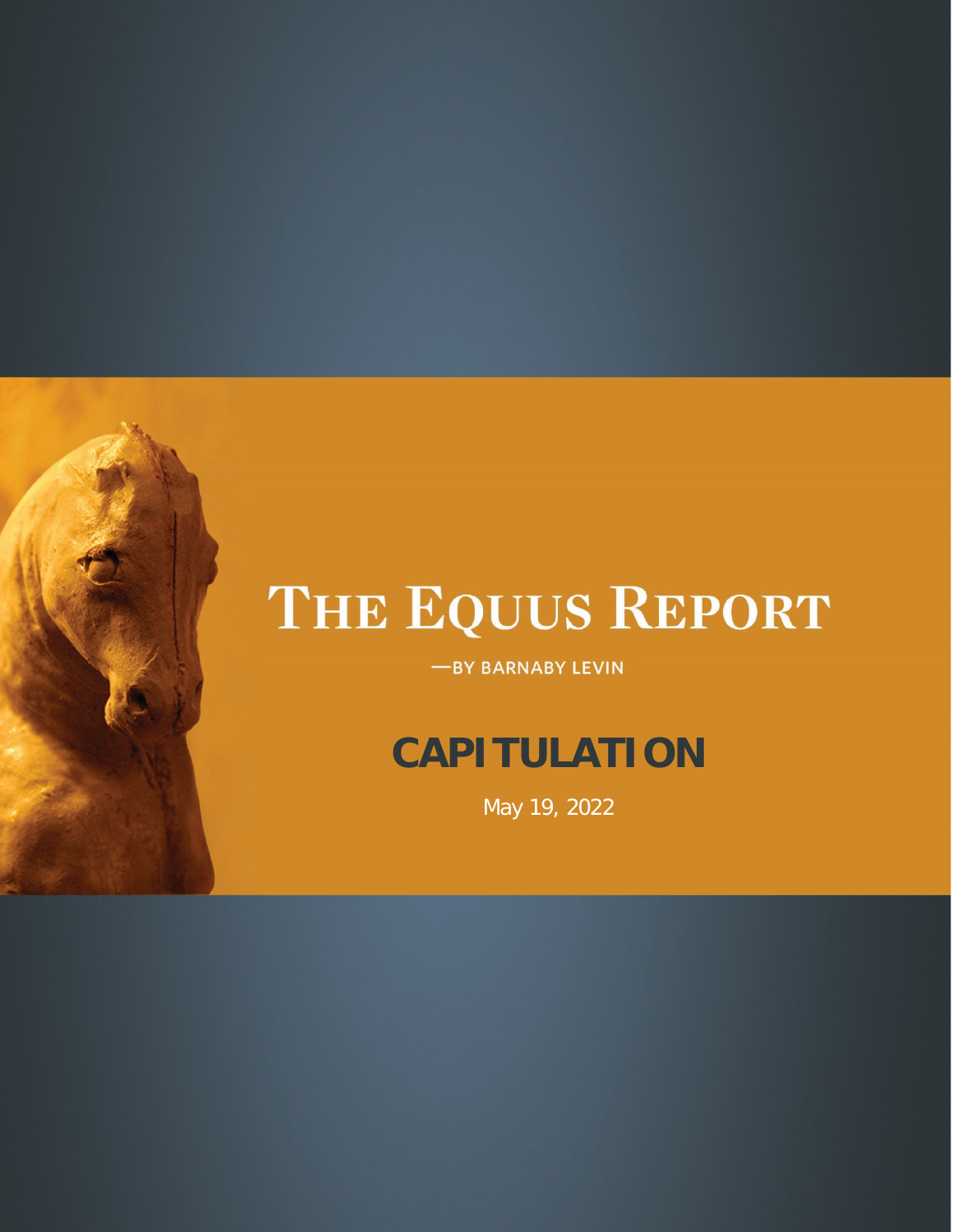

BY BARNABY LEVIN

### **CAˑPITˑUˑLAˑTION**

**"The act of surrendering or ceasing to resist"**

Given the upheaval going on, right now, in markets all over the world, I want to address something we're right in the *middle* of, which is a **State of Capitulation**. The term, "capitulation*,*" means "the act of surrendering or ceasing to *resist*." It's when people are so afraid, they start to sell – ultimately without discrimination – because they've reached a point (the precondition of which is great suffering, endured over a long enough, period of time) when it becomes intolerable – and they simply give up, abandoning their longest-held, highest-conviction positions, to do whatever it takes to end the pain.



In general, this is *not* something we want to do – and (more importantly) we must make *sure* we never put ourselves in a position where we *need* to do so (due, for example, to a lack of preparation or planning). Because, as we all know, rational behavior and emotions are often at odds with each other and we must keep emotions to a minimum, when it comes to managing our money.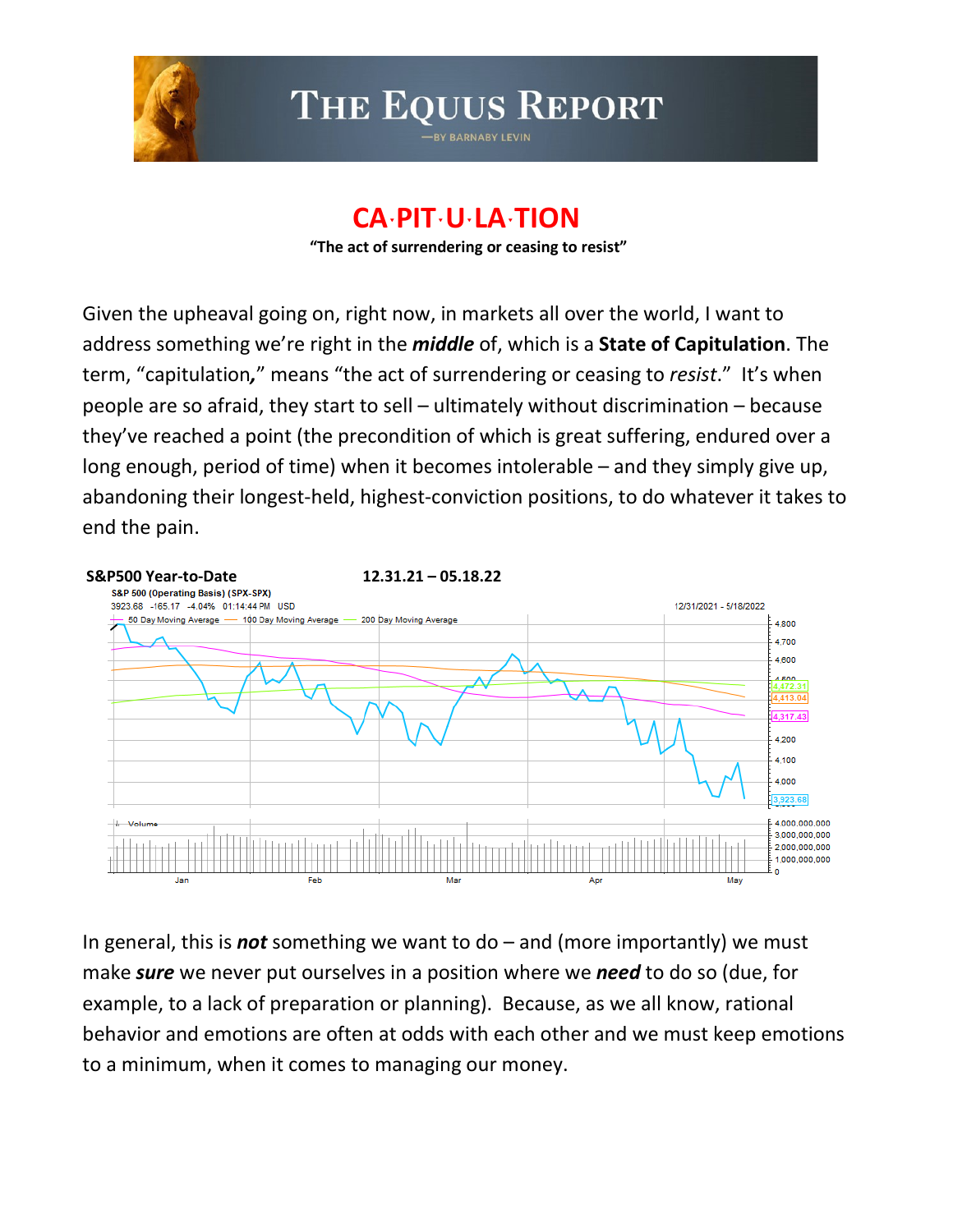BY BARNABY LEVIN

But as I said, we're right in the middle of a Market that is struggling to adjust to an enormous array of changing conditions – from Supply Chain disruptions (we're running out of everything from semiconductors to baby food); to persistently high inflation (*especially* for things like Food and Energy, which hurts the poor the most); to Central Banks removing "Accommodation," late in the game *and* with the *intention* of slowing things down, right when we're facing all these *other* issues (not to mention the war in Ukraine or China shutting down their economy to halt the spread of Covid, over there, where it started).

In fact, as things stand, according to Bank of America's most recent Global Fund Manager Survey,<sup>[1](#page-2-0)</sup>

- Cash Levels for investors are at their highest level since September 11, **2001**
- Technology Stocks are in the midst of their biggest liquidation since **2006**
- Stagflation Expectations are the highest since **2008**
- And their greatest fear is that Hawkish Central Banks will put us into a serious, Global Recession

In other words (according to CNBC's Bob Pisani) investors are "jumping off a cliff."

Stepping back – to just over two years ago – things don't look *quite* as bad,



<span id="page-2-0"></span> $1$  "Global Fund Manager Survey," Bank of America, May 17, 2022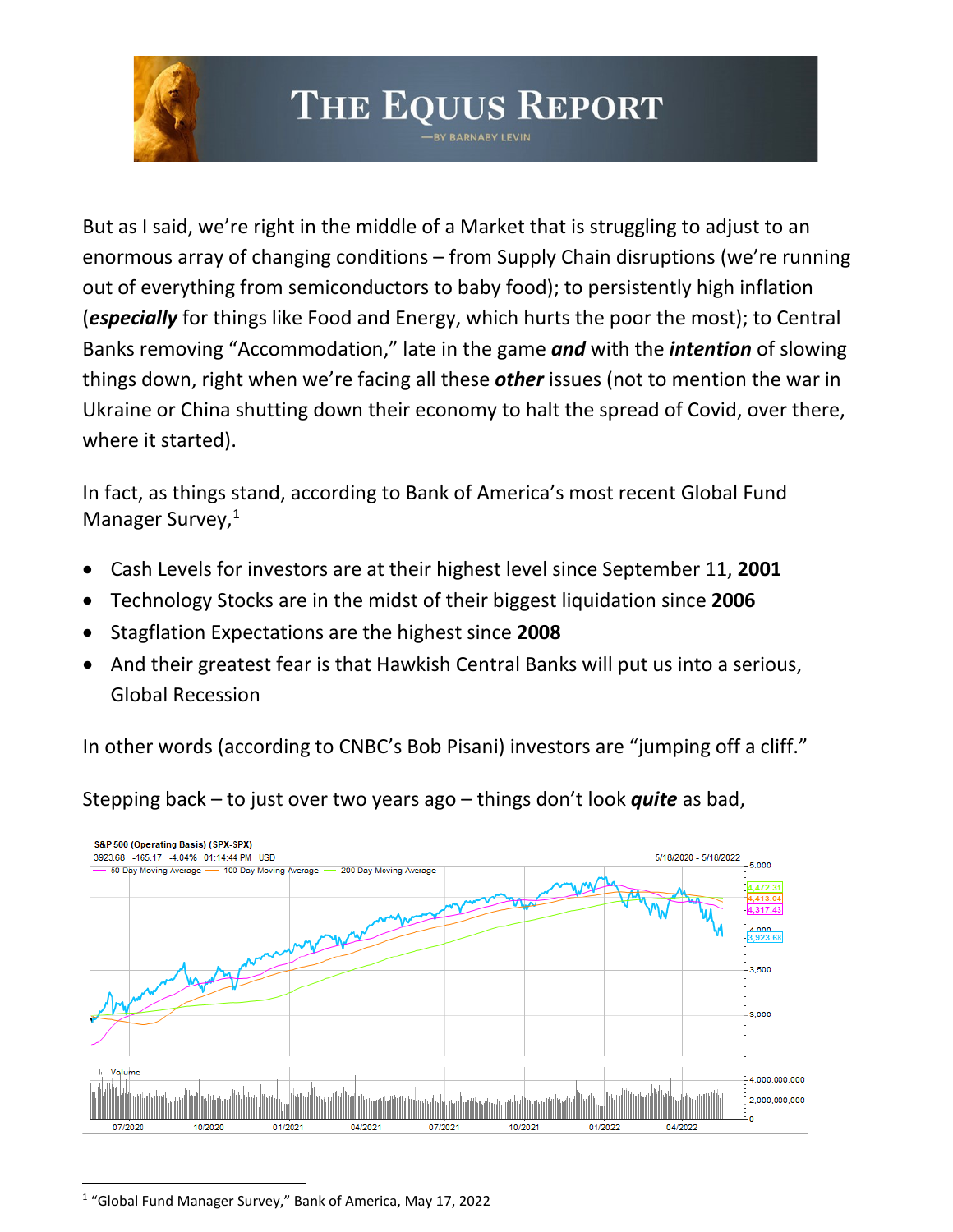

#### but these feelings are impacting *every* Market and – from "Europe, Australia and the Far East"



#### to Emerging Markets



many indexes are back where they were nearly seven years ago!

But for the first time in *decades*, the "Safe Haven" of *Bonds* has been hurt even more than just about every major, *Equity* index – as rates for our 30-year Treasury, for example, rose from 1.90% (at the start of the year) to a recent high of 3.23%.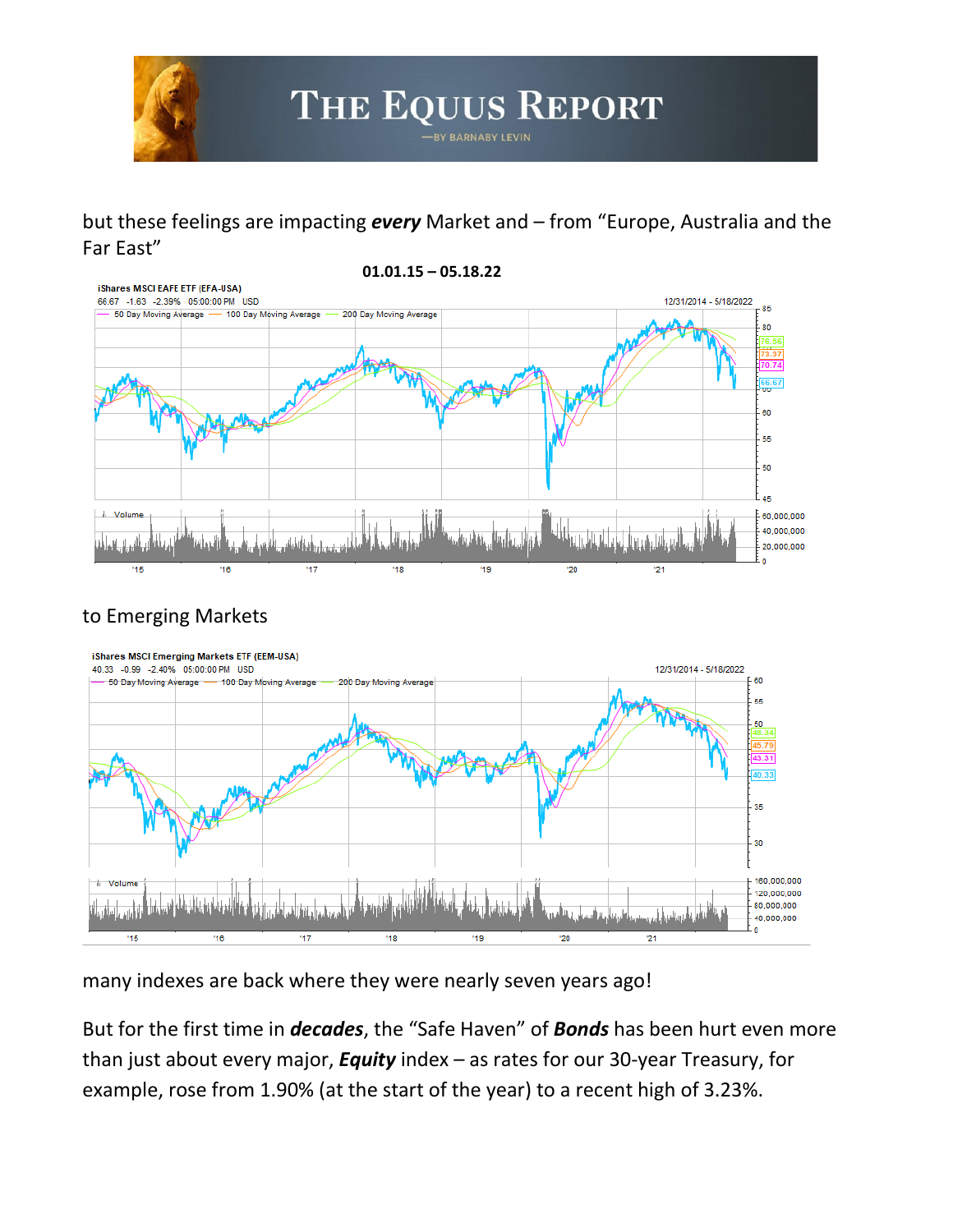What this means is  $-$  at that moment, remembering that (with bonds) "Prices" move inversely to "Yield" – they had fallen nearly 40% in value and again (for the first time in decades) outflows from Bond funds exceeded those of Stock.<sup>[2](#page-4-0)</sup>

THE EQUUS REPORT BY BARNABY LEVIN



This is something my Partner, Laurie, and I have been warning about – in our Articles and Podcasts – that could and (we believed) *would* happen. But I want to reiterate what it *means*.

When someone buys a Bond, they typically hold it to "maturity" and, because most people never know where rates will go, they usually build some sort of "Ladder" of maturities, so a part of their principal is coming due each year and they have a chance to reinvest, wherever rates are at the time, in a sort of dollar-cost-averaging approach. But at any given moment – depending on where interest rates have gone since they purchased each bond – the value of *all* their bonds will have either gone up or down. And if rates happen to have gone higher – and you're suddenly in a position where you have no choice but to sell – you can take a substantial loss in an asset you bought primarily for "Preservation of Capital."

<span id="page-4-0"></span> $2$  "U.S. Bond funds see biggest weekly outflow in four weeks," Reuters, May 13, 2022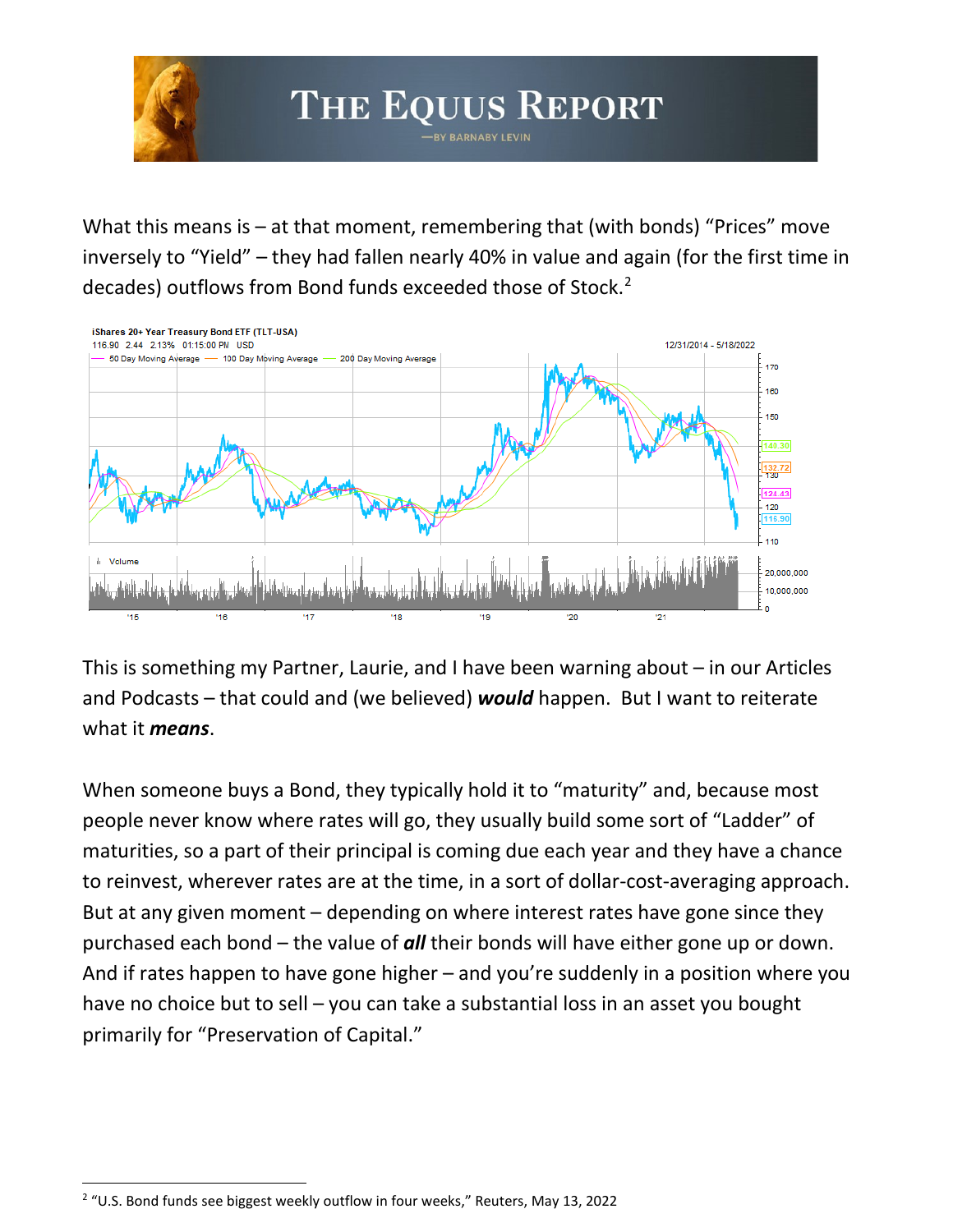#### THE EQUUS REPORT BY BARNABY LEVIN

But most alarming of all, perhaps, is the *speed* with which this shakeout has occurred. 20% corrections are (relatively) "normal" and – in the 19 Bear Markets we've had over the past 140 years – annual declines have *averaged* more than **37**%. The "good" news (if we're looking for *some* sort of "silver lining") is that more than 58% of the Nasdaq has *already* fallen *more* than that from their highs! But when it happens in six *weeks* – and the Markets drops six weeks in a *row* – it's the speed and magnitude of this sell-off that has shaken the confidence of even the most stouthearted investors and caused them, too, to grow fearful as well.



*VIX Index, as a measure of "fear," since 2015*



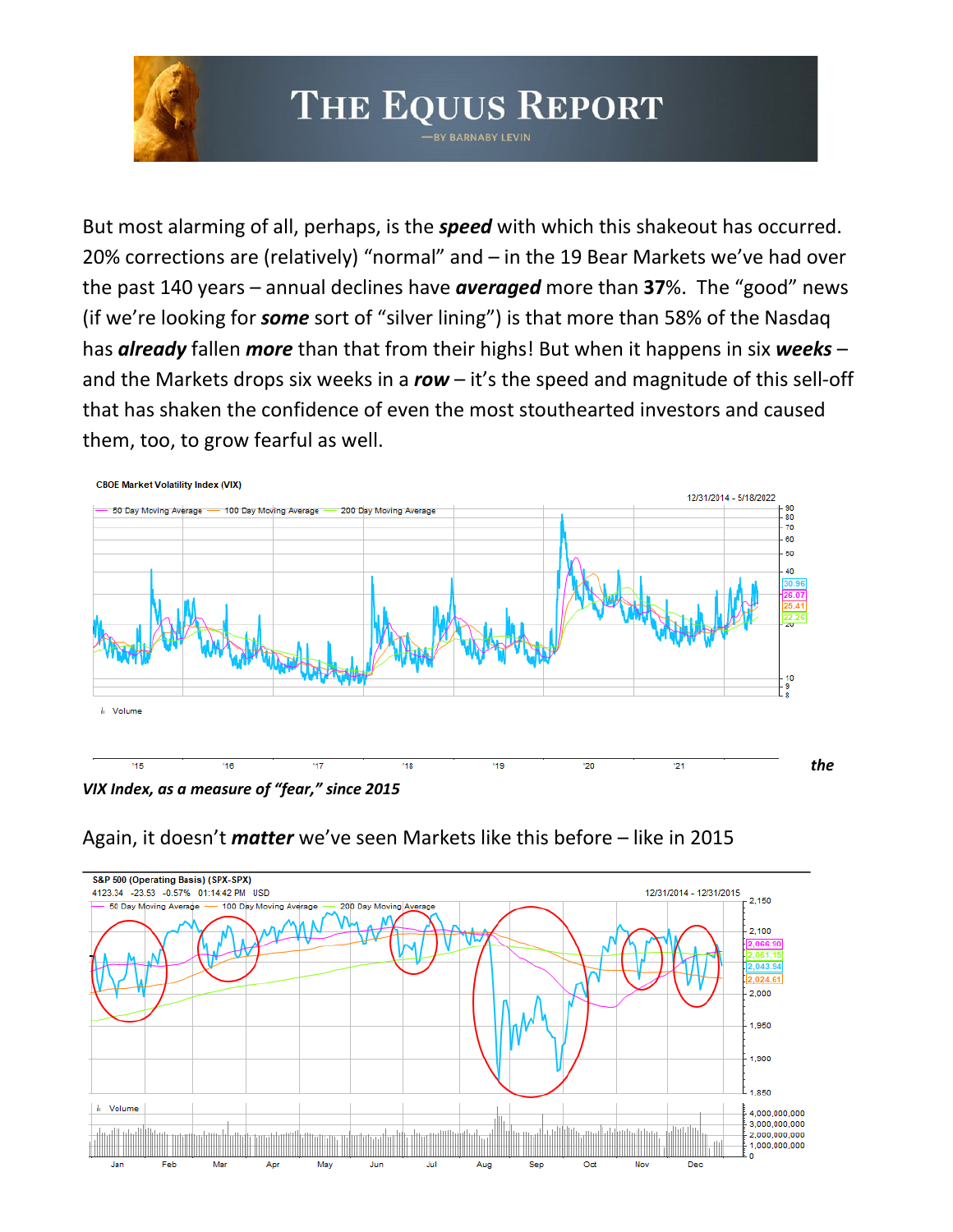

Before we go any further, I want to pause (briefly) to remind everyone how Markets *work*, starting with the role Hedge Funds and ETFs play; terms like "Technicals" and "Trend Following;" and (most important) the impact *Leverage* can have, both to the Up- and (now) Down-side.

Most Indexes are "Cap-Weighted" (that is, larger companies constitute an increasingly bigger part of their holdings over time). And, according to the "Pareto Principle" (which I wrote about in one of my previous EQUUS Reports), 80% of the return of most Indexes is due to 20% of the holdings. This means that Indexes are filled with "Losers" you can't get rid of *without* selling your Winners as well – as a *consequence* of which (when people are fearful) they "throw the Baby out with the Bathwater."

The fact is that most Hedge Funds have increasingly used broad-based ETFs to respond instantly to daily news and events, thereby becoming the proverbial "Tail that Wags the Dog" and, in the process, it impacts *everything*. The fact they use Leverage to magnify their returns; pay close attention to key, Technical "Support" and "Resistance" levels; and (when Support is broken to the downside) their selling *accelerates*, it causes great damage in the short-term.

And unfortunately (as Art Cashin often says) when you can't sell what you want, you end up selling what you can, which often means your best performers.

Unfortunately, when things go wrong, those Funds and individuals who used Leverage on the way Up can suddenly be subject to what's known as a "Margin Call" on the way down – when the value of the securities in their account falls below a certain, minimum (or "maintenance") level that requires the holder to add cash or sell securities at prices they wish they didn't have to (or they would have done so before!)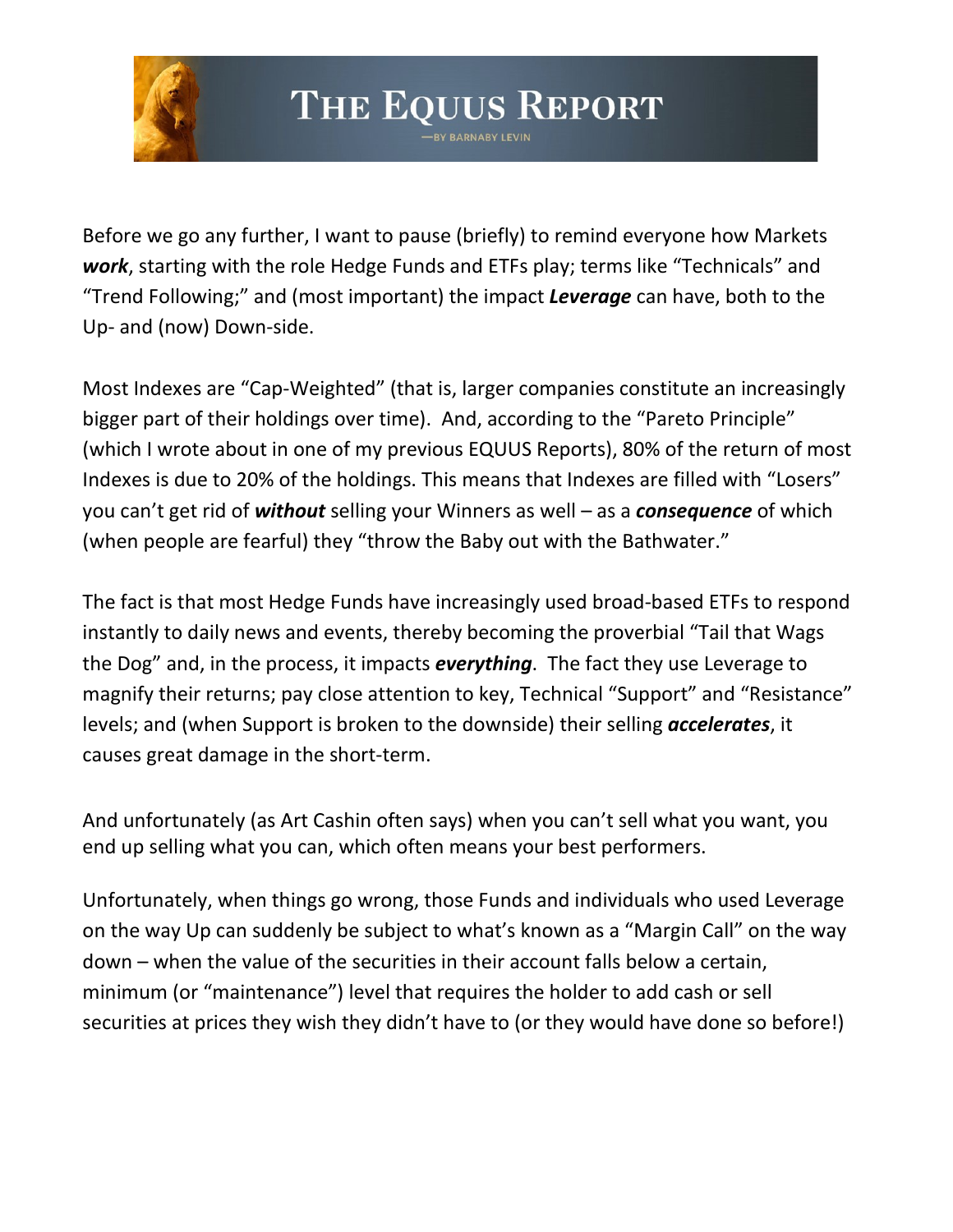

BY BARNABY LEVIN

My point about Bonds is that people often say (when it comes to their Bonds) they don't *have* to sell and, if they don't – if they "Hold to Maturity" – they won't suffer a "loss." Eventually (they say) they'll get their money back. But that (of course) could be years later, depending on the bond's maturity (and, of course, they'll be losing Purchasing Power, due to inflation, along the way). So why is it so hard for people to think the same way, when it comes to Stock? Again, when looking at any, long-term chart of (say) the S&P500, we know there've been dozens of times (over the years) when something happened to shake our confidence – from the Tech Bubble bursting in 2000; to "911;" to the Financial Crisis of 2008. Each time, there were significant drops in value and, each time, it took our breath away. But then things eventually settled down and began to recover, before moving higher again.



But even though we intuitively "know" this, there comes a point when that memory fades and we react by selling. It's just human nature. At some point, we *reach* a point when we suddenly think "*Everything*'**s going to ZERO!!!"** and we give up, abandoning (even) our longest-held, highest-conviction positions, to do whatever it takes to end the pain.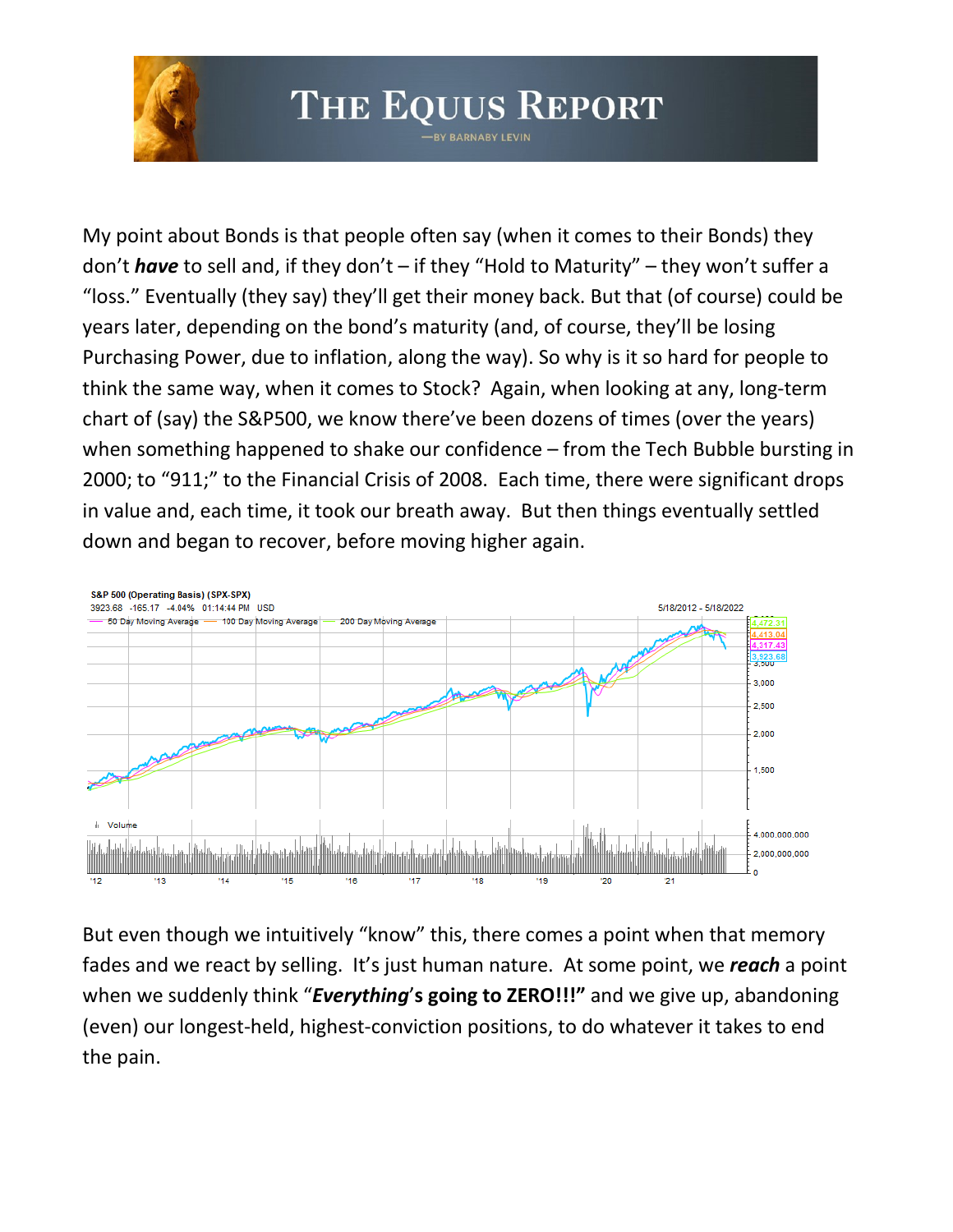

But let's say we *knew* it was coming. Let's say we knew we were about to face one of those 37% "Bear" Markets. What would you give to have sold everything, in advance, before it happened? To Preserve Capital (and your *Tranquility*) and *then*, when it was over, buy back again? Let's forget about "Timing" (and, equally important, figuring out when, exactly, to get back *in*).

The answer, in California and New York, is somewhere between 30-35%! That's anywhere from 15-35% Federal and 10-13% State – in taxes on all the gains you'd enjoyed up to then. *That*'s what you'd "pay," for *sure*, the following April, in checks to the IRS and Franchise Tax Board. Or (in other words) about the *same* amount!

As Michael Farr recently said, it's Time *in* the Market (not *Timing* the Market) that matters – with the only caveat being Leverage. Using Leverage is like playing "Russian Roulette" and (in our opinion) you're only asking for trouble. According to Murphy's Law, you can be every bit as sure as you are of Death and Taxes that you'll get that "Call" at the worst *possible* time; when you can *least* afford it. So "Just (*Don't*) Do It!"

What we *try* to do, instead, is our very best to have raised and held enough Cash – in Reserve, in advance – to take advantage of drops like what we're going through now, so we can *add* to our highest-conviction holdings, when the time comes. To have reduced or eliminated any holdings in which we have less confidence, whether it's exposure to Russia or China – or our allocation to more-aggressive, Small Cap names in favor of those with more (as I like to call them) "Shots on Goal" and bullet-proof Balance Sheets – so *they* can continue to innovate and grow and take *advantage* of the inevitable dislocations, to buy *other* companies on the cheap.

It doesn't mean (of course) that whatever you *do* hold onto will do any *better* – because (at the point of the process we're in *now*, which is "Capitulation") *everything*'s going down. But our experience is – those companies with strong Balance Sheets and long-term Fundamentals, will bounce back first and most.